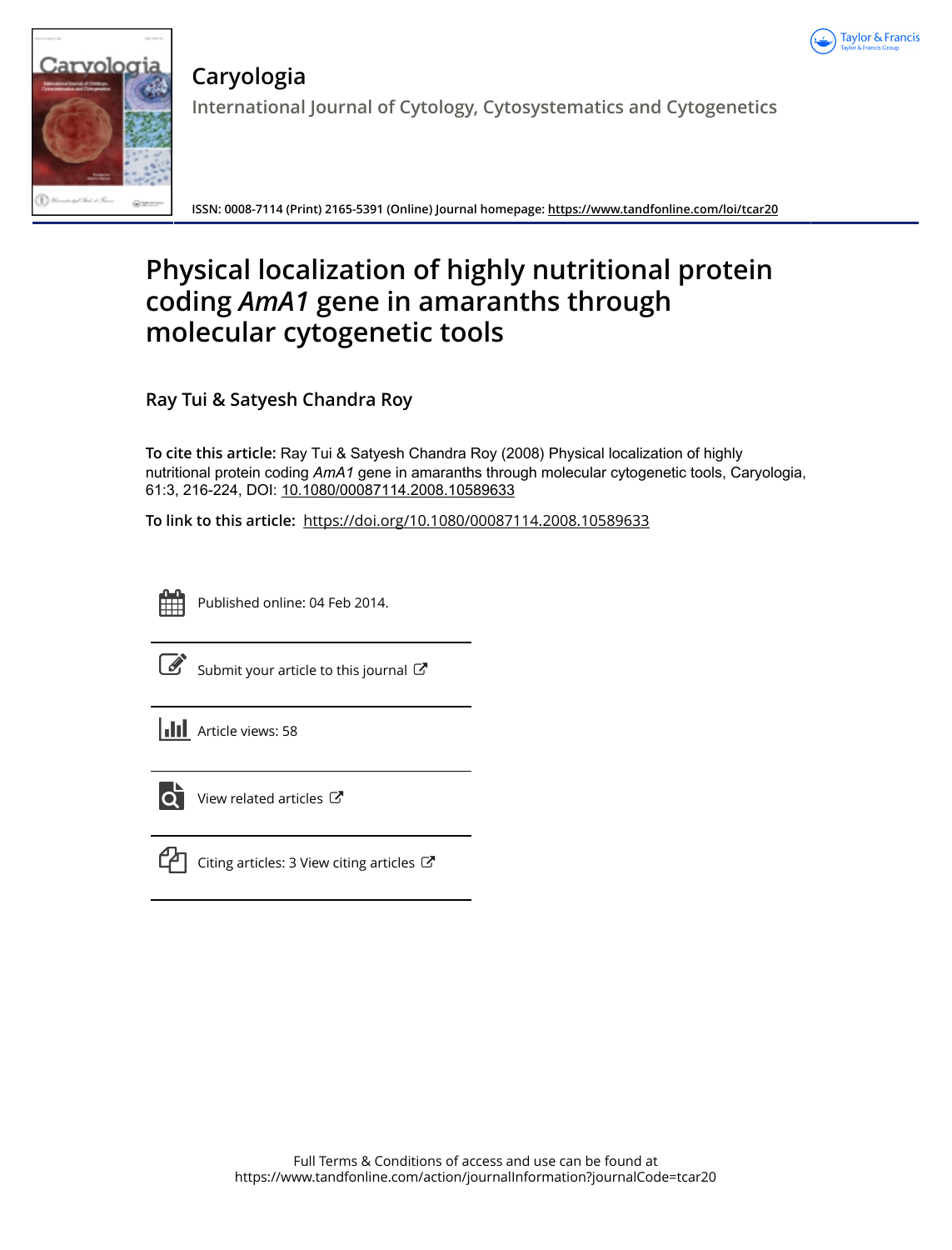## **Physical localization of highly nutritional protein coding** *AmA1* **gene in amaranths through molecular cytogenetic tools**

RAY<sup>1</sup> TUI and SATYESH CHANDRA ROY<sup>\*</sup>

Department of Botany, Centre of Advanced Study, University of Calcutta, 35, Ballygunge Circular Road, Kolkata 700019, India.

1 Present Address: Plant Biology Division, The Samuel Roberts Noble Foundation, Ardmore, OK, USA.

**Abstract** — A highly nutritional protein coding gene *AmA1* of *Amaranthus hypochondriacus* was searched in different species of *Amaranthus* by using various molecular biological techniques. PCR, Southern hybridization, primed *in situ* labeling (PRINS) and Cycling-primed *in situ* labeling (C-PRINS) confirmed the presence of AmA1 coding region only in *Amaranthus hypochondriacus.* The *AmA1* gene was successfully localized on interphase nuclei and also on the metaphase chromosomes. The single copy, unique *AmA1* gene was found to be present in the subtelomeric region of two homologous chromosomes in the group of 2-2.2 µm in length. In the present study, a rapid and reliable method for physical localization of single gene on plant chromosome was described and both the methods for *in situ* localization i.e. PRINS and C-PRINS were compared.

**Key words:** *Amaranthus*, *AmA1* gene*,* cycling-primed *in situ* labeling (C-PRINS), primed *in situ* labeling (PRINS).

#### **INTRODUCTION**

Amaranths are the most important group of plants in Amaranthaceae containing many leafy vegetables and grain types. The genus *Amaranthus* is widely distributed throughout the worlds of temperate and tropical regions. Traditionally these native American crops have been utilized for its food value by people from Mexico to Peru to Nepal long before any nutritional analyses had been conducted. Though both the grain and leafy biotypes of *Amaranthus* species are very popular in India, grain amaranths have gained much importance for its high protein content (17-19% of seed dry weight) as compared to other traditional crops having an average of ~10% protein (LARKINS 1981). Since past few years amaranths have received renewed attention as alternative field crops (BRESSANI *et al.* 1987a; b; TUCKER 1986) mainly due to its essential amino acids such as lysine, tryptophan and sulfur containing amino acids rich protein (SENFT 1980). A highly nutritional, 35 kDa protein AmA1 has been reported from *Amaranthus hypochondriacus* corresponding closely to

that of World Health Organization recommended protein standard for optimum human nutrition (RAINA and DATTA 1992). There are several other popularly edible grain and leafy vegetables of amaranth, which had not been studied for identification of this 35 kDa AmA1 protein encoding gene. Despite the increasing attention there is neither a genetic nor any cytological linkage map available in case of amaranths. In this present study, our main intention was to investigate the presence of this highly nutritional protein coding *AmA1* gene in other grain and leafy vegetables of amaranths and also to localize the *AmA1* gene physically on chromosome.

Attempts to localize specific nucleotide sequences on chromosomes were however quite limited in plants. Moreover it had been difficult to identify chromosomes objectively by morphological means in plants having small chromosomes such as amaranths measuring 1.1-2.8  $\mu$ m at mitotic metaphase. Most popular non isotopic labeling of nucleic acids, fluorescence *in situ* hybridization (FISH) has been extensively used to visualize DNA sequences in interphase nuclei (DONG and JIANG 1998), mitotic and meiotic chromosomes (NENNO *et al.* 1994; PEDERSEN *et al.* 1995) as well as on extended DNA fibres (DE JONG *et al.* 1999) and bacterial artificial chromosomes (JIANG *et al.* 1995). Plant cytogeneticists used conventional *in* 

<sup>\*</sup>Corresponding author: phone 91-33-24614981; fax: 91-33-24741042; e-mail: scroyind@yahoo.com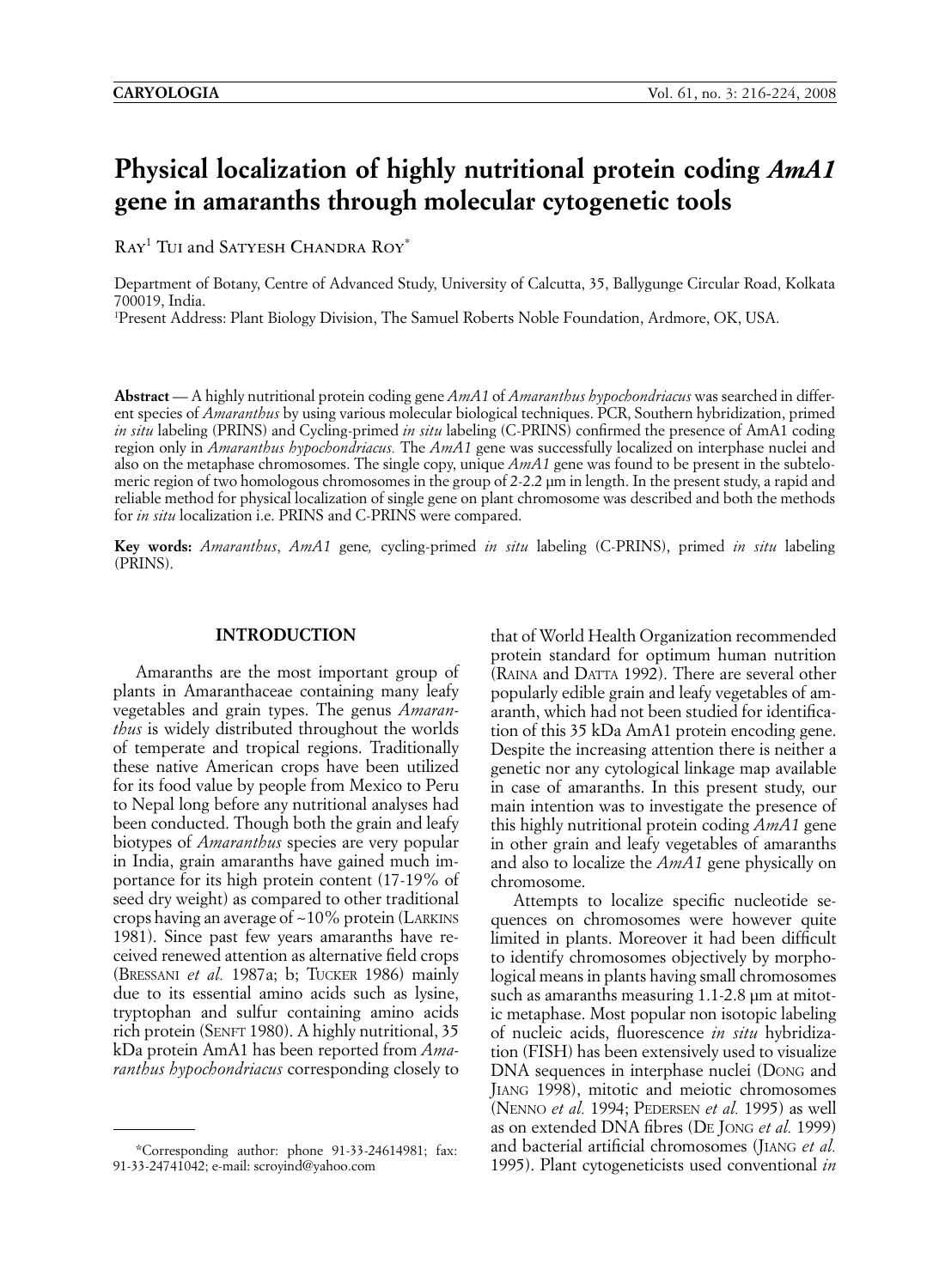*situ* hybridization technique to distinguish between different genomes and for physical mapping of repeated sequences (HESLOP-HARRISON 1991). The detection of low copy sequences, such as the secalin gene cluster in rye (GUSTAFSON *et al.* 1990) and a number of unique sequences have also been reported in plants (AMBROS *et al.* 1986; SIMPSON *et al.* 1988; GUSTAFSON and DILLÉ 1992). However efforts to detect reliably unique sequences on plant chromosomes by using labeled DNA probes have a low success rate. It has been reported that localization of DNA sequences shorter than 10 kb on plant chromosomes using ISH or FISH is still very difficult (JIANG and GILL 1994). The occurrence of cell wall fragments and cellular debris reduce the access of DNA probes to the target sites on plant chromosomes decreasing the sensitivity of *in situ* detection. Furthermore detection of certain sequences may be hindered by the presence of highly condensed chromatin, as seen in human and plant chromosome preparations (HOOVERS *et al.* 1992; SHEN *et al.* 1987). Alternative to FISH, primed *in situ* labeling (PRINS) and Cycling-PRINS has several advantages. For PRINS, short oligonucleotide primers can be designed and synthesized with a minimum of sequence information, which hybridize to homologous targets within densely structured chromatin both easier and faster than the larger probes usually used for FISH. The use of an oligonucleotide as annealed primer also allows better penetration of debris and condensed chromatin, thus increasing the efficiency of hybridization and sensitivity of detection. In C-PRINS, sequence of thermal cycles analogous to polymerase chain reaction are involved (GOSDEN *et al.* 1991; TERKELSEN *et al.* 1993a; b) in which 20% increase in labeled DNA after each cycle of C-PRINS has been reported (TERKELSEN *et al.* 1993a). Because of its speed and sensitivity, the number of application of PRINS and C-PRINS in human cytogenetics is rapidly increasing (KOCH *et al.* 1995a; b; THERKELSEN *et al.* 1995; PELLESTOR *et al.* 1996). However C-PRINS was used to detect DNA sequences shorter than 2 kb on human chromosomes (GOSDEN and LAW-SON 1994a; b). Direct PRINS and C-PRINS have been reported for the rapid physical mapping of several types of repetitive DNA sequences on the mitotic chromosomes of *Vicia faba*, *Pisum sativum*, and *Secale cereale* (KUBALÁKOVÁ *et al.* 1997). Both the techniques have already been used successfully for the detection of unique transgene on rice chromosomes (SAHA *et al.* 2006).

In this communication an attempt has been made to standardize a protocol for reliable and

rapid physical localization of the unique gene on plant chromosomes. Moreover to study the distribution of *AmA1* gene in other amaranths, PCR, Southern blot analyses and physical localization of gene on chromosome by PRINS and C-PRINS techniques have been employed. In addition, potential applications of both the techniques, PRINS and C-PRINS were compared.

### **MATERIALS AND METHODS**

*Plant Materials -* Plant materials used in this study are listed in Table 1. Seeds of three grain amaranths, *A. hypochondriacus*, *A. caudatus* and *A. cruentus* of different accessions were obtained from National Bureau of Plant Genetic Research (NBPGR), Simla, India and seven leafy vegetables of amaranths, *A. gangeticus* (syn. *tricolor*), *A. paniculatus, A. viridis, A. blitum, A. lividus, A. tristis and A. polygamous* were collected from different localities of West Bengal and other parts of India and were identified by Botanical Survey of India (BSI), Kolkata, India.

*cDNA of AmA1 - E. coli* strain DH-5a harboring the plasmid pTZ18U containing *AmA1* cDNA (pAmA1.3) was obtained from National Institute for Plant Genome Research (NIPGR), Jawaharlal Nehru University, New Delhi, India.

*Isolation of genomic DNA -* Genomic DNA was isolated from young leaves of both leafy vegetables and grain amaranths using a protocol modified from DELLAPORTA *et al.* (1983). Briefly tissues were ground to fine powder and extracted for 20 min at 65° C using extraction buffer (50 mM Tris-Cl pH 8.0, 10 mM EDTA pH 8.0, 100 mM NaCl, 1% SDS and 10 mM 2-mercaptoethanol). The supernatant was extracted twice with phenol: chloroform  $(1:1)$ ,  $1/10<sup>th</sup>$  volume of 3 M ammonium acetate and equal volume of pre-chilled isopropanol were added, stored at -20° C for overnight and centrifuged at 10000 *g* for 10 min. The pellet was suspended in TE buffer (10 mM Tris and 1 mM EDTA pH 8.0) after washing with 70% ethanol. To remove co-precipitated RNA, RNase treatment was done. Polyethylene glycol (PEG 8000) treatment was done to remove proteins and polysaccharides from DNA following DIXIT (1998). Concentration of DNA sample was determined by comparing band intensity with known concentration of lambda DNA digest after 0.8% agarose gel electrophoresis and ethidium bromide staining and also by spectrophotometric measurement of the OD reading at 260 and 280 nm against TE buffer in Beckman DU 530 spectrophotometer.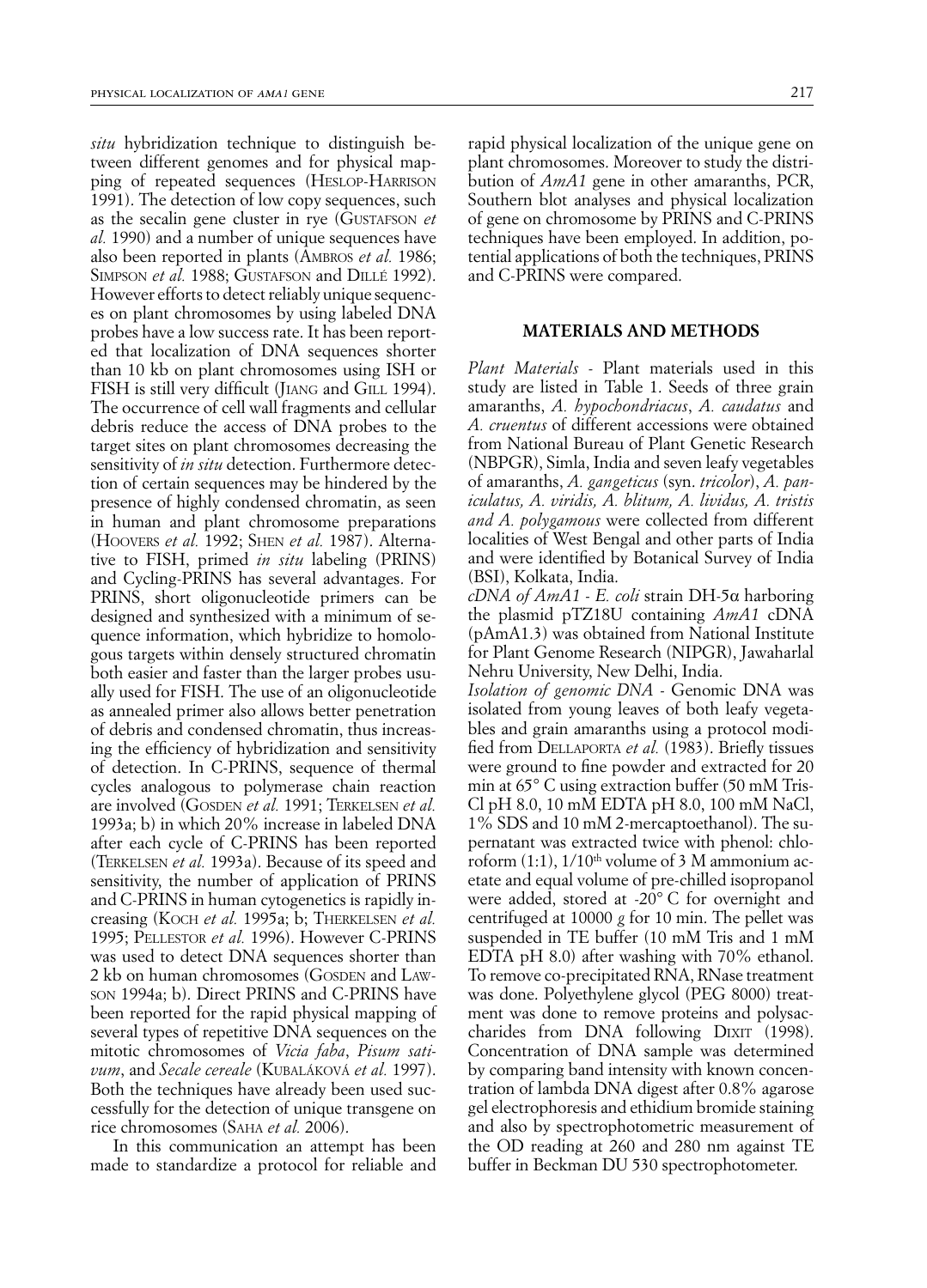*PCR amplification of AmA1 -* The AmA1 coding region was amplified by PCR using forward primer F51 (5'-CACCATGGCGGGATTACCAGTG-3') and reverse primer R1044 (5'-CAAGGAA-GAACCCTCTTGTTTCC-3') as reported by CHAKRABORTY *et al.* (2000). PCR amplification was carried out with 20 pmol each of *AmA1* gene specific primers F51 and R1044, 0.3 mM dNTP mix (MBI Fermentus, Hanover, MD, USA), 2.5 µl of 10 X PCR buffer (MBI Fermentus), 2.5 U *Taq*  $DNA$  polymerase (MBI Fermentus),  $2 \text{ mM } MgCl<sub>2</sub>$ (MBI Fermentus) and 1 µg template DNA in 25 µl reaction volume. Amplification reactions were performed in a PerkinElmer model 2400 thermocycler (Perkin Elmer, Waltham, MA, USA) as follows: initial denaturation at  $94^{\circ}$ C for 5 min followed by 30 cycles of 94 $\degree$ C for 1 min, 60 $\degree$ C for 1 min and 72 $\rm{^{\circ}C}$  for 1min and final elongation at 72 $\rm{^{\circ}}$ C for 7 min. The amplified products were separated by 1% agarose gel electrophoresis (AGE), stained with ethidium bromide (Sigma, USA) and visualized under UV illumination.

*Southern blot hybridization -* Southern blot analysis was done according to the methods of SAM-BROOK *et al.* (1989) with slight modifications. Approximately 10 µg of genomic DNA from all the species of *Amaranthus* (Table 1) were digested with *Eco*RI (Roche Diagnostics, GmbH, Mannheim, Germany) and DNA from *A. hypochondriacus*  was digested with *Bam*HI (Roche), *Bgl*II (Roche), *Hind*III (Roche) and *Eco*RI respectively, followed by separation in 0.8% (w/v) agarose gel. After complete denaturation and renaturation, the gel was blotted onto positively charged Hybond-N+ nylon membrane (Amersham Biosciences, Buckinghamshire, UK).

The 1.2 kb *AmA1* sequence was digested out from pAmA1.3 plasmid using *Eco*RI restriction enzyme according to the map provided by CHAKRABORTY *et al.* (2000), gel was eluted using Qiagen gel elution kit (Qiagen, Valencia, CA, USA) and labeled with  $[\alpha-32P]$  dCTP (Perkin Elmer) using "Ready Prime" random labeling system (Amersham Biosciences). The membranes were hybridized with radiolabeled *AmA1* gene probe for overnight at 68°C, followed by washing twice in buffer 1 (2 X SSC and 0.1% SDS) at room temperature and twice in buffer 2 (0.1 X SSC and  $0.1\%$  SDS) at 68 $\degree$ C for 30 min per wash. The membranes were then exposed to Kodak Xray film for 7 days at  $-80^{\circ}$  C and thereafter the films were developed.

*Chromosome preparation and karyogram analyses -* About 2–4 mm long root tips were excised and put in ice cold water for 20–24 h, followed by fix-

ation in ethanol: acetic acid  $(3:1, v/v)$  at  $14-18$ <sup>o</sup> C for overnight. Fixed root tips were washed thoroughly with 0.01 M citrate buffer (sodium citrate/ citric acid, pH 4.8) and digested with  $1\%$  (w/v) cellulase (Sigma) for 1 h and  $2\%$  (w/v) pectinase (Sigma) for 30 min at  $37^{\circ}$ C. After careful removal of enzymes from the softened material by washing with distilled water for 30 min with three changes each after 10 min, the root tips were transferred on Amplislides. Finally, the treated root tips were squashed, air dried and stored at -20 $\degree$  C. Karyogram of metaphase chromosome was performed using IKAROS Metasystem (v.3.4.0) karyotyping software.

*Primed in situ DNA labeling and cycling-primed in situ labeling -* The procedures of primed *in situ* DNA labeling (PRINS) and cycling-primed *in situ* labeling (C-PRINS) were modified from the method of ABBO *et al.* (1993) and KUBALÁKOVÁ *et al.* (2001). Slides without any pretreatment were used directly for reaction and/or alternatively, the slides were washed three times in 2 X SSC for 5 min at room temperature followed by an RNase  $(50 \text{ µg ml}^{-1}$ , Sigma) treatment in reaction buffer (1 mM Tris–HCl, 1.5 mM NaCl, pH 7.5) at 37° C for 60 min and proteinaseK  $(2 \mu g \text{ ml}^{-1}, \text{Sigma})$ treatment at room temperature for 1 min or gradual dehydration with 70-90% ethanol. After pretreatment the slides were rinsed in 1 X PCR buffer (10 mM Tris–HCl, pH 8.4, 50 mM KCl, 1.5 mM  $MgCl<sub>2</sub>$ ) for 5 min and used for reaction. For direct PRINS, the labeling reactions were performed in 50 µl volume containing 1 X PCR buffer (Ampli Tag, Applied Biosystem),  $2.5 \text{ mM } MgCl_2$ ,  $200 \mu M$ of each primers, 100 µM of each dATP, dCTP, dGTP, 17 µM of dTTP and 8 µM of fluorescein-11-dUTP (Roche) and 3 U of Amplitaq gold DNA polymerase. Reaction mixture was sealed under Amplicover discs with Amplicover clips. Thermal cycle comprised of 18 min at  $95^{\circ}$ C to activate the Amplitag gold DNA polymerase, then  $94^{\circ}$ C for 2 min,  $60^{\circ}$  C for 15 min and extended at 72 $^{\circ}$  C for 45 min. Reaction mixture for C-PRINS was same as PRINS except 2 mM  $MgCl<sub>2</sub>$ , 34 µM of dTTP, 2 µM of fuorescein-11-dUTP and 5 U of Amplitaq gold DNA polymerase were used. C-PRINS reaction was carried out following an initial cycle of 18 min at  $95^{\circ}$ C, 1 min at  $94^{\circ}$ C, 5 min at  $60^{\circ}$ C, 10 min at 72 $\rm{^{\circ}C}$ , followed by 30 cycles each of 1 min at 94 $\rm{^{\circ}}$ C, 1 min at  $60^{\circ}$ C and 2 min at  $72^{\circ}$ C with a final extension for 7 min at  $72^{\circ}$  C. The reactions were carried out using GeneAmp *in situ* PCR system 1000 (Applied Biosystems, Foster City, CA, USA) and the experiments were repeated at least thrice to establish the reproducibility of the results.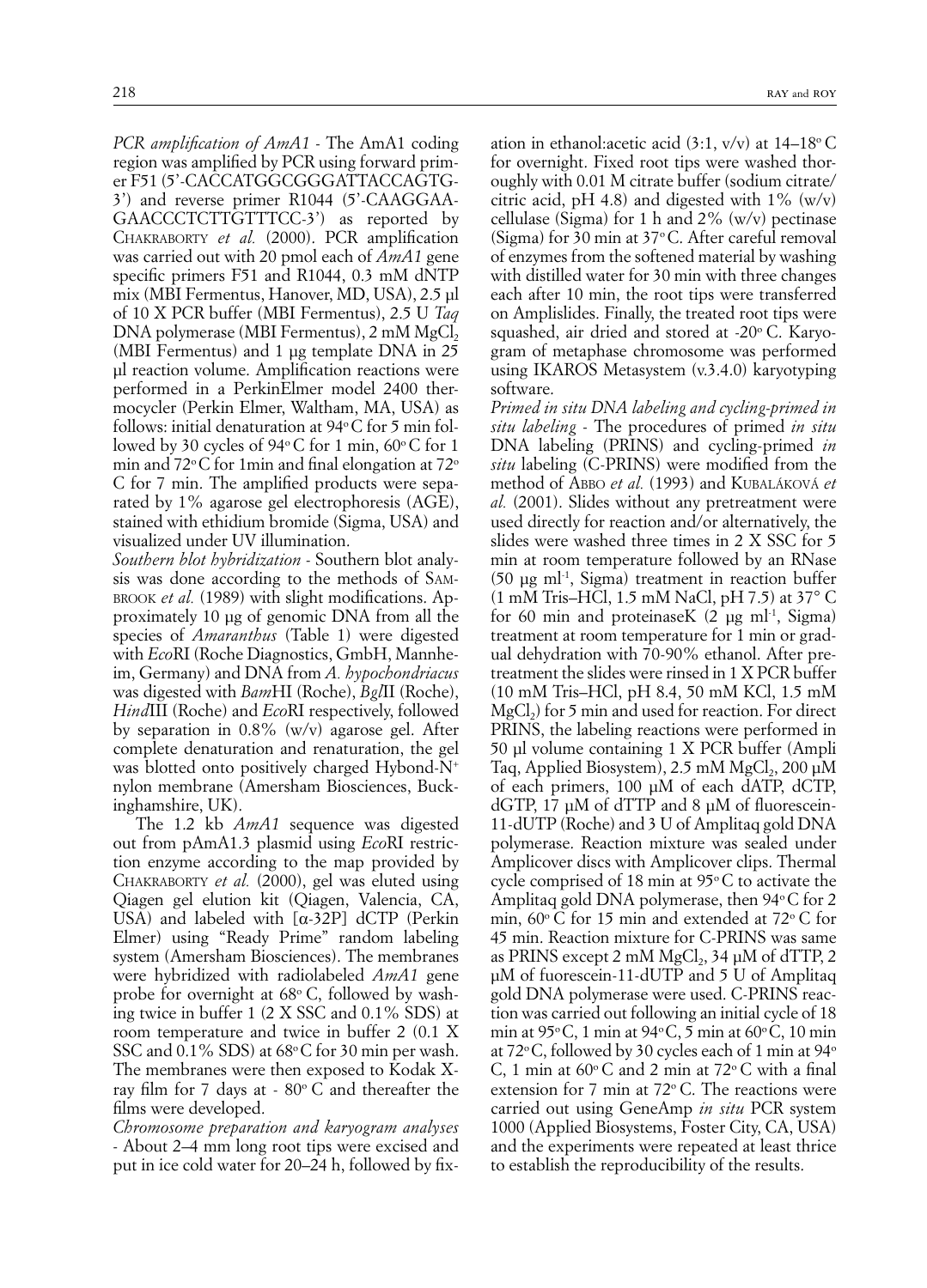*Chromosome staining, signal detection and fluorescence microscopy -* Both PRINS and C-PRINS reactions were terminated with stop buffer (0.5 M NaCl, 0.05 M EDTA, pH 8.0) for 5 min at  $65^{\circ}$ C and washed with wash buffer (0.1 M maleic acid, 0.15 M NaCl, 0.05% Tween 20, pH 7.5) at room temperature, for 5 min. The cover slips were immediately mounted and counter stained with Vectashield antifade solution (Vector Laboratories, Burlingame, CA, USA) containing 4',6'-diamidino-2-phenylindole (DAPI, 0.2 µg ml<sup>-1</sup>). Amplislides were examined with a Zeiss Axioskop 2 fuorescence microscope equipped with filter sets for the detection of fluorescein isothiocyanate (FITC) and DAPI, 100 W HBO and HAL illuminator. Filter set 1 and set 9 were used for the visualization of fluorescein and DAPI fuorescence, respectively. Signals were recorded by CCD camera and analyzed by FISH ImagerTM  $(v.1.0)$  software.

### **RESULTS AND DISCUSSION**

*PCR Analysis -* For identification of *AmA1* gene in other amaranths, PCR was performed in all the plant materials as listed in Table 1 such as leafy vegetables, *A. gangeticus* (syn. *tricolor*), *A. paniculatus, A. viridis, A. blitum, A. lividus, A. tristis and A. polygamous* and all the grain amaranths, *A. hypochondriacus*, *A. caudatus* and *A cruentus* using the *AmA1* specific primer pairs. A single band was detected in all the accessions of *A. hypochondriacus* by PCR amplification (Fig. 1), but no other leafy vegetables or grain amaranths produced the same band. To check the reproducibility, the PCR reaction was repeated several times. The *AmA1* specific primer pair consistently produced the same sized band only in *A. hypochondriacus,* suggesting the specificity of *AmA1* coding nucleotide sequence in *A. hypochondriacus*.

*Southern hybridization -* Southern hybridization was done to confirm the occurrence of *AmA1* among all the amaranths of the present study (Table 1). After hybridization of the radiolabelled *AmA1* specific probe with the genomic DNA digested with *Eco*RI, single hybridized band was observed in the lanes of *A. hypochondriacus* (Fig. 2a). Other amaranths of both the biotypes did not produce any hybridization signals. Absence of any non-specific band confirmed the absence of any homologous sequence in other species of *Amaranthus* of this study. For further confirmation of the presence of *AmA1* in *A. hypochondriacus*, *Bam*HI, *Bgl*II, *Hind*III and *Eco*RI digested DNA of different accessions of *A. hypochondriacus* were separately hybridized with radiolabeled *AmA1* gene specific probe. In all cases it produced strong signals (Fig. 2b) confirming that highly nutritional protein coding single gene *AmA1* is present only in *A*. *hypochondriacus*.

*PRINS and C-PRINS detection -* PRINS and C-PRINS reactions were performed in all the materials as listed in Table 1. Previously, the specificity of the primers had been established by PCR analysis with an annealing step of  $60^{\circ}$  C. In both the *in situ* detection methods, optimized protocols resulted in clear signals only in *A. hypochondriacus* with negligible non specific labeling (Fig. 3), but strong signals were obtained after C-PRINS



Fig. 1 — PCR amplification of genomic DNA with *AmA1* specific primer producing single band of *AmA1* gene. Lane M: λ DNA *Hind* III digest and ΦX 174 DNA *Hae* III digest marker. Lane 1 -14: AG1, AP1, AV1, AB, AL, ATR, APL, AH1, AH2, AH3, ACD1, ACD2, ACR1 and ACR2 in a sequence as mentioned in Table 1.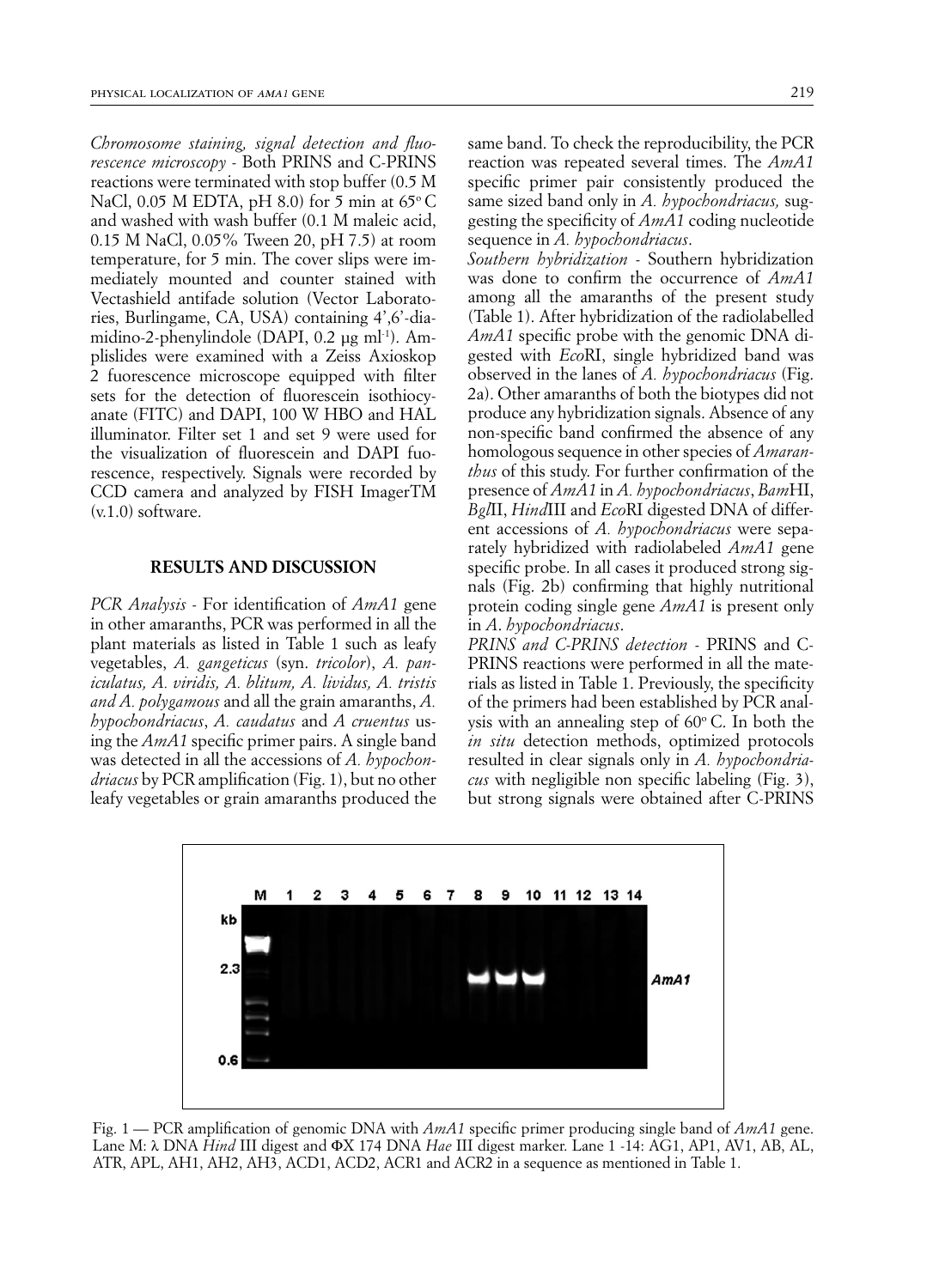| Biotype    | Taxon                      | Population Code<br>or Accession Number | Source              | Chromosome Number<br>(2n) |
|------------|----------------------------|----------------------------------------|---------------------|---------------------------|
| Vegetative | Amaranthus gangeticus      | AG1                                    | West Bengal, India  | 32                        |
|            | Amaranthus paniculatus     | AP1                                    | West Bengal, India  | 32                        |
|            | Amaranthus viridis         | AV1                                    | West Bengal, India  | 32                        |
|            | Amaranthus hlitum          | AВ                                     | West Bengal, India  | 32                        |
|            | Amaranthus lividus         | AL.                                    | Tamil Nadu, India   | 32                        |
|            | Amaranthus tristis         | <b>ATR</b>                             | Tamil Nadu, India   | 32                        |
|            | Amaranthus polygamous      | APL                                    | West Bengal, India  | 32                        |
| Grain type | Amaranthus hypochondriacus | AH1/ IC17930                           | NBPGR, Simla, India | 32                        |
|            | Amaranthus hypochondriacus | AH2/IC17936                            | NBPGR, Simla, India | 32                        |
|            | Amaranthus hypochondriacus | AH3/IC17938                            | NBPGR, Simla, India | 32                        |
|            | Amaranthus caudatus        | ACD1/IC381185                          | NBPGR, Simla, India | 32                        |
|            | Amaranthus caudatus        | ACD2/IC381200                          | NBPGR, Simla, India | 32                        |
|            | Amaranthus cruentus        | ACR1/EC277971                          | NBPGR, Simla, India | 32                        |
|            | Amaranthus cruentus        | ACR2/EC321563                          | NBPGR, Simla, India | 32                        |

Table 1 **—** Members of amaranths used in the present study.

in both interphase nuclei (Fig. 3b) and early metaphase chromosomes (Fig. 3d). Although the images were captured by CCD camera and processed by image analysis software, they were clearly visible through the microscope.

FITC fluorescence revealed specific labeling of a single pair of chromosomes in *A. hypochondriacus* of all the accessions (Fig. 3c, d). It suggests that single copy, unique *AmA1* gene is present in two homologous chromosomes of *A. hypochon-*



Fig. 2 — Southern blot analysis. **a** DNA was digested with *Eco*RI. Lane 1 -14: AG1, AP1, AV1, AB, AL, ATR, APL, AH1, AH2, AH3, ACD1, ACD2, ACR1 and ACR2 in a sequence as mentioned in Table 1; **b** DNA of *A. hypochondriacus* (IC17930) was digested with *Bam*HI (lane1), *Bgl*II (lane2), *Hind*III (lane 3) and *Eco*RI (lane 4) respectively. Lane (+ve): 1.2 kb *AmA1* gene fragment as positive control.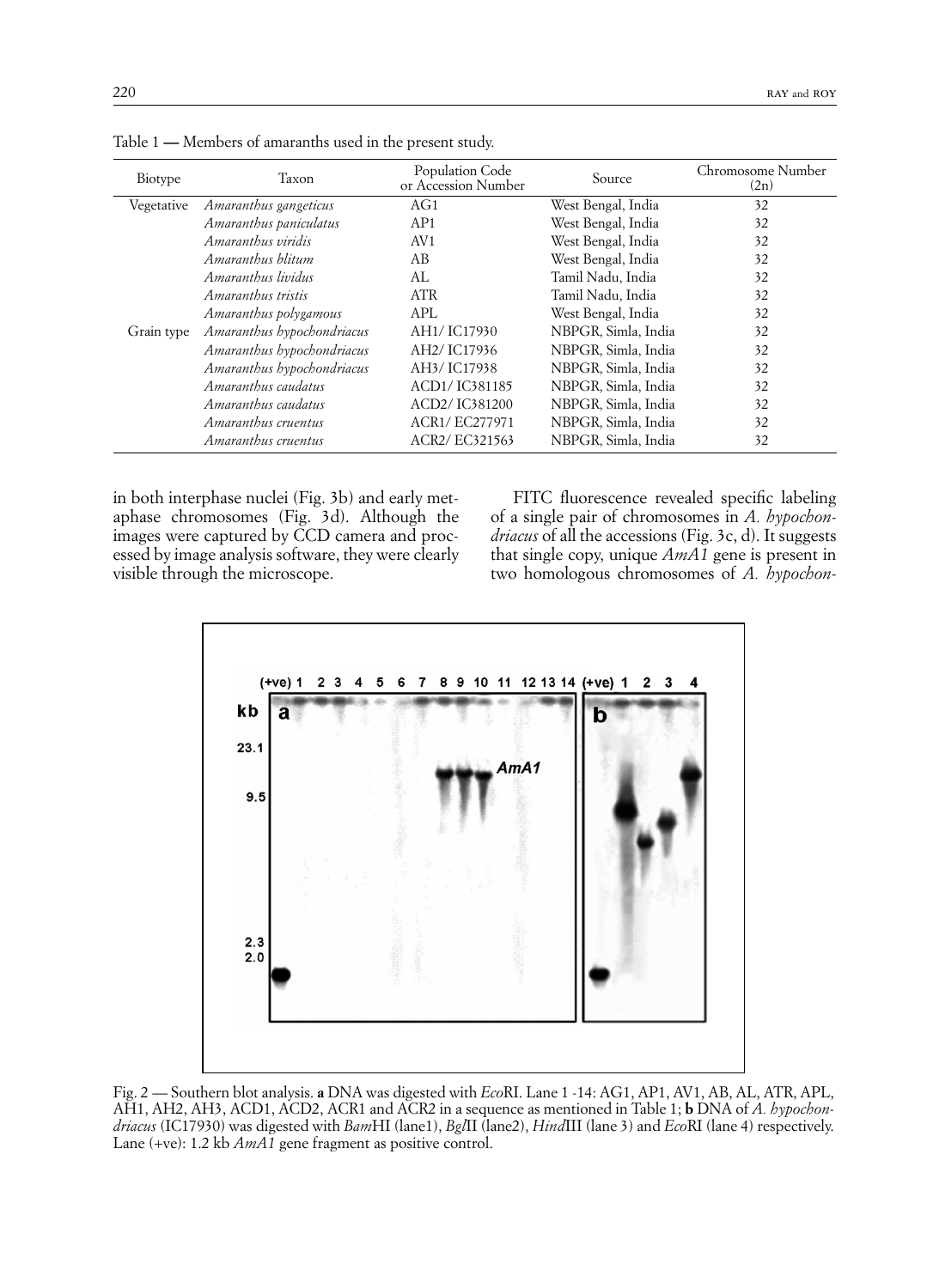

Fig. 3 — Localization of *AmA1* sequence in *A. hypochondriacus*. **a** on interphase nuclei by PRINS (ca. x 1000); **b** on interphase nuclei by C-PRINS (ca. x 1000); **c** on early metaphase chromosome by PRINS (ca. x 1000); **d** on early metaphase chromosome by C-PRINS (ca. x 1000); **e** Karyogram after localization of *AmA1* gene by C-PRINS. Arrows on the figures indicate the strong hybridization signals (yellow-green colour spot) obtained after incorporation of fluorescein-11dUTP. Chromosomes are counterstained with DAPI (blue colour).

*driacus.* After primer annealing and extension, two distinct sites were also detected on the interphase nuclei (Fig. 3a, b). The exact identification of chromosomes bearing *AmA1* gene could not be done because of its very small size with no distinct difference in chromosome morphology. However detailed chromosome morphology of *Amaranthus hypochondriacus* was studied through IKAROS software (Fig. 3e). The length of chromosomes bearing *AmA1* gene ranges from 2-2.2 µm. As the chromosomes were in little early metaphase, determination of the exact length of chromosomes bearing *AmA1* gene was not possible. Although it can be said that chromosomes bearing *AmA1* come in the group of 2-2.2 µm long chromosomes. In metaphase plate, the FITC signals were found to be present at the sub-telomeric region of homologous chromosomes. The signal position at the distal part of chromosomes may be due to the fact that distal regions are the most decondensed part of cereal chromosomes and contains a large number of actively transcribed genes that are active during the cell cycle of cells that divide rapidly (JIN *et al.* 2002).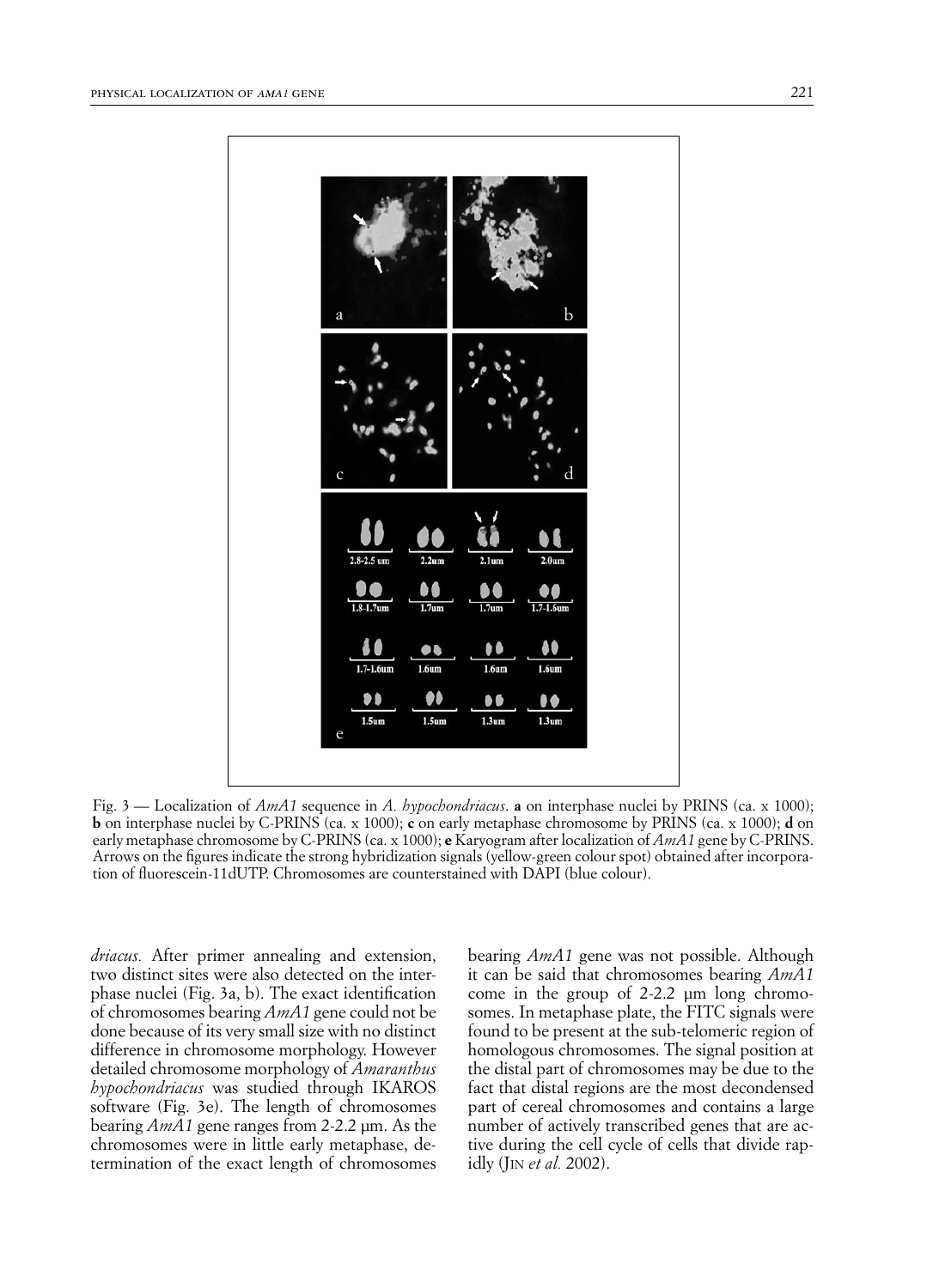According to MACAS *et al.* (1995) and KU-BALÁKOVÁ *et al.* (1997), indirect PRINS increases signals as well as non specific labeling so in our study direct PRINS was used to detect the gene on chromosome. A potential of indirect C-PRINS for detection of single copy DNA sequences in plant chromosomes was demonstrated by ZHU *et al.* (1995) and SHI *et al.* (1996) who localized single copy DNA sequences as short as 1 kb in soybean. In comparison to indirect C-PRINS followed by MUKAI and APPELS (1996), the method for direct C-PRINS is faster and more sensitive (KU-BALÁKOVÁ *et al.* 1997). KUBALÁKOVÁ *et al.* (2001) demonstrated the usefulness of direct PRINS and C-PRINS for localization of various types of repeated DNA sequences in plant chromosomes. In our study we also noticed better signals after C-PRINS in comparison to PRINS as observed by KUBALÁKOVÁ *et al.* (2001).

The specificity and sensitivity of PRINS and C-PRINS depends on a number of factors (KU-BALÁKOVÁ *et al.* 1997; 1998; LYSÁK *et al.* 1999). The quality and age of chromosome preparation were extremely important. In our investigation, signals were best detected on fresh slides (after one or two days of squash preparation). Though KUBALÁKO-VÁ *et al.* (1997) observed telomeric sequences best on 2-4 week old slides, other sequences were best detected on 1 week old slides. According to them aging may decrease non specific labeling on chromosomes. This observation differs from KOCH *et al.* (1995b) who found that the background for human chromosomes increased with the age of slides. RNase treatment is another factor which helped to reduce non specific labeling, but at the same time it resulted into less intense signal. Similar observation was also reported by KUBALÁK-OVÁ *et al.* (1997). Though GODSEN and LAWSON (1994b) recommended a passage through ethanol series, it produced negatively influenced chromosome morphology, decreased signal intensity and caused additional non-specific labeling around the chromosomes. So we did not follow this treatment further. In our study, slides treated with RNase and proteinase K produced best detectable signal without non specific labeling. *In situ* detection of low- and single-copy DNA sequences has proved to be difficult for plant chromosomes. Probes above a certain size may not efficiently penetrate cell wall fragments, cellular debris and condensed chromatin to reach their target sites. Alternatively the use of short oligonucleotides as the hybridizing reagent could increase sensitivity by improving penetration of the probe DNA to target sequences. Although C-PRINS resulted in

intense signal than PRINS, both the techniques confirmed physical localization of *AmA1* gene on interphase nuclei and chromosomes. Moreover screening of specific gene in different taxa can be done rapidly by PRINS and C-PRINS than any other *in situ* hybridization methods.

In this study it was observed by PCR using *AmA1* specific primers that *AmA1* gene is present only in *A. hypochondriacus*. Further the same observation was confirmed by Southern hybridization using *AmA1* specific probe. No other popularly edible grain or leafy amaranths contain this highly nutritional protein coding *AmA1* gene. Both PRINS and C-PRINS successfully localized the single gene *AmA1* on interphase nuclei and chromosomes of all the accessions of *A. hypochondriacus.* In conclusion, these *in situ* hybridization techniques, PRINS and C-PRINS are simple, fast and efficient methods in reliable physical localization of unique gene on plant chromosome.

**Acknowledgement** — Authors are thankful to Department of Biotechnology, Government of India for providing financial support (Grant No. D.O. BT/ PR/1944/AGR/08/142/2000) at CAS, Department of Botany, Calcutta University. Prof. Asis Dutta and Dr. Subhra Chakraborty, National Institute for Plant Genome Research, New Delhi, India are thankfully acknowledged for kindly providing us the *AmA1* gene.

### **REFERENCES**

- ABBO S., MILLER T.E. and KING I.P., 1993 *Primedinduced in situ hybridization to plant chromosomes.*  Genome, 36: 815-817.
- AMBROS P.F., MATZKE M.A. and MATZKE A.J.M., 1986 *Detection of 17-kb unique sequence (T-DNA) in plant chromosomes by in situ hybridization.* Chromosoma, 94: 11-18.
- BRESSANI R., GONZALES J.M., ZUNIGA J., BRAUNER M. and ELIAS L.G., 1987a — *Yield, selected chemical composition and nutritive value of 14 selections of amaranth grain representing four species.* Journal of the Science of Food and Agriculture, 38: 347-356.
- BRESSANI R., GONZALES J.M., ZUNIGA J., BRAUNER M. and ELIAS L.G., 1987b — *Effect of fertilizer application on the field, protein and fat content and protein quality of raw and cooked grain of three amaranth species*. Qualitus Plantrum, 37(1): 59-67.
- CHAKRABORTY S., CHAKRABORTY N. and DATTA A., 2000 — *Increased nutritive value of transgenic potato by expressing a nonallergenic seed albumin gene for Amaranthus hypochondriacus*. Proceedings of the National Academy of Science of the United States of America, 97 (7): 3724-3729.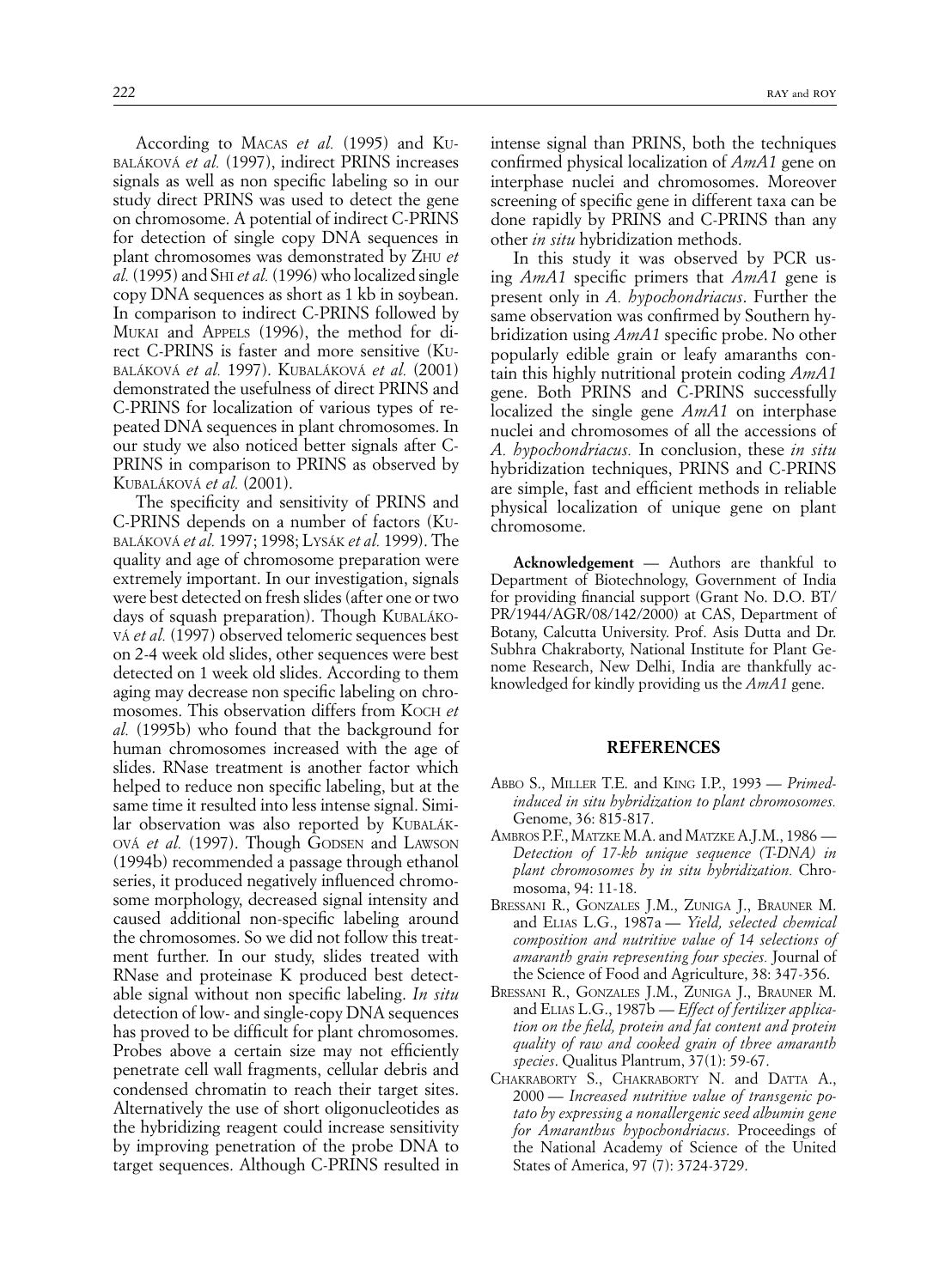- DE JONG J.H., FRANSZ P. and ZABEL P., 1999 *High resolution FISH in plants- techniques and applications.* Trends in Plant Science, 4: 258-263.
- DELLAPORTA S.L., WOOD J. and HICKS J.B., 1983 *A plant DNA mini-preparation: version II*.*,* Plant Molecular Biology Reporter, 1:19–21.
- DIXIT A., 1998 *A simple and rapid procedure for isolation of Amaranthus DNA suitable for fingerprint analysis*. Plant Molecular Biology Reporter, 16: 1-8.
- DONG F. and JIANG J., 1998 *Non-Rabl patterns of centromere and telomere distribution in the interphase nuclei of plant cells*. Chromosome Research, 6: 551-558.
- GOSDEN J., HANRATTY D., STARLING J., FANTES J., MITCH-ELL A. and PORTEOUS D., 1991 — *Oligonucleotideprimed in situ DNA synthesis (PRINS): a method for chromosome mapping, banding, and investigation of sequence organization*. Cytogenetic and Genome Research, 57: 100-104.
- GOSDEN J.R. and LAWSON D., 1994 a *Oligonucleotideprimed in situ DNA synthesis (Prins)- an alternative to in situ hybridization for gene mapping and the investigation of genome organization*. In: J.R. Gosden (Ed), "Chromosome analysis protocols", pp. 323- 333. Humana Press Inc, Totowa, New Jersy.
- GOSDEN J.R. and LAWSON D., 1994 b *Rapid chromosome identification by oligonucleotide-primed in situ DNA synthesis (PRINS).* Human Molecular Genetics, 3: 931-936.
- GUSTAFSON J.P., BUTLER E. and MCINTYRE C.L., 1990 *Physical mapping of a low-copy DNA sequence in rye {Secale cereale L.}.* Proceedings of the National Academy of Science of the United States of America, 87: 1899-1902.
- GUSTAFSON J.P. and DILLÉ J.E., 1992 *Chromosome location of Oryza sativa recombination linkage groups.* Proceedings of the National Academy of Science of the United States of America, 89: 8646- 8650.
- HESLOP-HARRISON J.S., 1991 The molecular cy*togenetics of plants*. Journal of Cell Science, 100: 15-21.
- HOOVERS J.M.N., MANNENS M., JOHN R., BLEIK J., VAN HEYNINGEN V., PORTEOUS D.J., LESCHOT N.J., WEST-ERVELD A. and LITTLE P.F.R., 1992 — *High resolution localization of 69 potential human zinc finger protein genes: A number are clustered.* Genomics, 12: 254-263.
- JIANG J. and GILL B.S., 1994 *Non-isotopic in situ hybridization and plant genome mapping: the first ten years*. Genome, 37: 717-725.
- JIANG J., GILL B.S., WANG G.L., RONALD P.C. and WARD D.C., 1995 — *Metaphase and interphase fluorescence in situ hybridization mapping of the rice genome with bacterial artificial chromosomes*. Proceedings of the National Academy of Science of the United States of America, 92: 4487-4491.
- JIN W-W., LI Z-Y., FANG Q., ALTOSAAR I., LIU L-H. and SONG Y-C., 2002 — *Fluorescence in situ hybridization analysis of alien genes in Agrobacterium – medi-*

*ated Cry1A(b)-transformed rice*. Annals of Botany, 90: 31-36.

- KOCH J., HINDKJÆR J., KØLVRAA S., NYGAARD M. and BOLUND L., 1995a — *Primed in situ labelling (PRINS)*. In: "In situ hybridization. Hand books of laboratory methods", pp. 1-19. Springer, Verlag, Berlin.
- KOCH J., HINDKJÆR J., KØLVRAA S., NYGAARD M. and BOLUND L., 1995b — *Construction of a panel of chromosome-specific oligonucleotide probes (PRINSprimers) usefull for the identification of individual human chromosomes in situ*. Cytogenetic and Genome Research, 71: 142-147.
- KUBALÁKOVÁ M., MACAS J. and DOLŽEL J., 1997 *Mapping of repeated DNA sequences in plant chromosomes by PRINS and C-PRINS.* Theoretical and Applied Genetics, 94: 758-763.
- KUBALÁKOVÁ M., NOUZOVÁ N., DOLEŽELOVA M., MACAS J. and DOLŽEL J., 1998 — *A combined PRINS-FISH technique for simultaneous localization of DNA sequences on plant chromosomes*. Biologia Plantarum, 42: 293-296.
- KUBALÁKOVÁ M., VRÁNA J., ČÍHALÍKOVÁ J., LYSÁK M.A. and DOLŽEL J., 2001 — *Localisation of DNA sequences on plant chromosomes using PRINS and C-PRINS*. Methods in Cell Science, 23: 71-82.
- LARKINS B.A., 1981 *The biochemistry of plants*. Academic, New York.
- LYSÁK M.A., Číhalíková J., Kubaláková M., Šimková H., KUNZEL G. and DOLŽEL J., 1999 — *Flow karyotyping and sorting of mitotic chromosomes of barley (Hordeum vulgare L.).* Chromosome Research, 7: 431-444.
- MACAS J., DOLŽEL J., GUALBERTI G., PICH U., SCHUBERT I. and LUCRETTI S., 1995 — *Primer-induced labeling of pea and field bean chromosomes in situ in suspension*. BioTechniques, 19: 402-408.
- MUKAI Y. and APPELS R., 1996 *Direct chromosome mapping of plant genes by in situ polymerase chain reaction (in situ PCR).* Chromosome Research, 4: 401-403.
- NENNO M., SCHUMANN K. and NAGL W., 1994 *Detection of rRNA and phaseolin genes on polytene chromosomes of Phaseolus coccineus by fluorescence in situ hybridization after pepsin pretreatment*. Genome, 37: 1018-1021.
- PEDERSEN C., GIESE H. and LINDE LAURSEN I., 1995 *Towards an integration of the physical and the genetic chromosome maps of barley by in situ hybridization*. Hereditas, 123: 77-88.
- PELLESTOR F., QUENNESSON I., COIGNET L., GIRARDET A., ANDREO B. and CHARLIEU J.P., 1996 — *Direct detection of disomy in human sperm by the PRINS technique*. Human Genetics, 97: 21-25.
- RAINA A. and DATTA A., 1992 *Molecular cloning of a gene encoding a seed specific protein with nutritionally balanced amino acid composition from Amaranthus*. Proceedings of the National Academy of Science of the United States of America, 89: 11774- 11778.